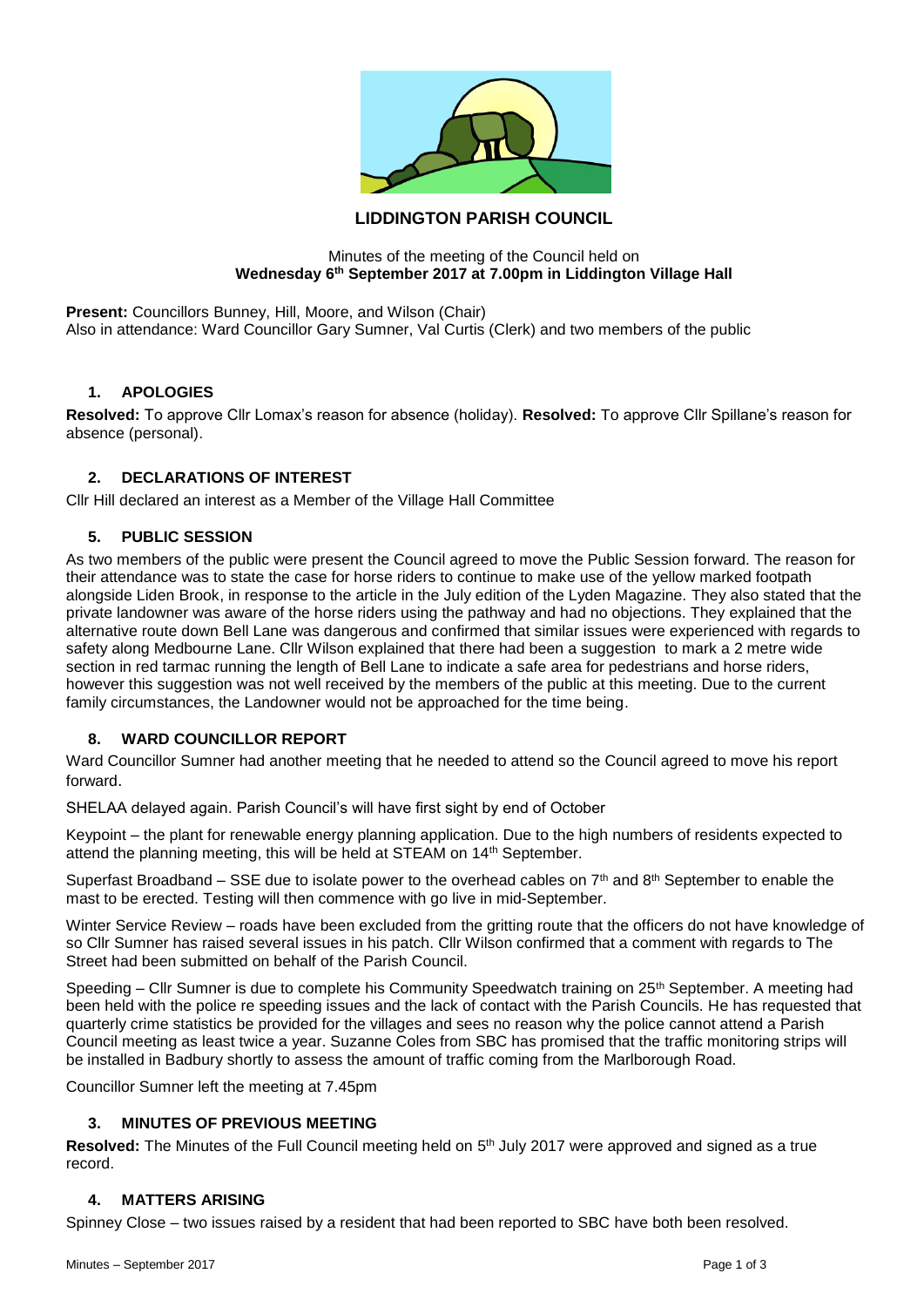Gate at the top of Spinney Close that needed repairing/replacing – no response received yet from SBC. Clerk to chase. **Action - Clerk**

Footpath alongside the B4192 – SBC had confirmed that there was no longer a rural team so no maintenance works were planned. Highways confirmed that they would only deal with the first metre at the top part over the M4 Bridge. Clerk to arrange a site visit with a member of the Highways Inspectors team to discuss way forward. **Action - Clerk**

Kidson Trigg Estate Agents had dealt with the hawthorn growing over the footpath.

The hedge bordering the Old Rectory and the B4192 had been cut.

Meadow Way 30mph – Clerk confirmed that a response had been sent to SBC but no response received.

Spinney Close Green – Clerk confirmed that the Green was classed as housing land. Clerk to arrange meeting with two Officers from SBC to discuss future plans **Action - Clerk**

Listed building in a state of disrepair had been reported to Liz Gibbons-Smith at SBC, who had confirmed that there was no law or legal requirement for the property owner to keep it to a good standard. She would inspect the property and report back.

## **6. CLERK'S REPORT**

Most items of interest from the Clerk's report had been covered under 'Matters Arising'.

The Clerk advised the meeting that the External Audit report had been received from Grant Thornton with no advisories or comments to be actioned. The Notice of conclusion of review with the rights of inspection conferred on local government electors exercise will be completed week beginning 25<sup>th</sup> September.

## **7. PLANNING MATTERS**

(a) Application: S/17/1246 (8<sup>th</sup> September) **Location:** Fairview, 22 Purley Road, Liddington, SN4 0HA **Proposal:** Erection of 1no. dwelling and associated works **Resolved:** that the following comments be submitted

The Parish Council would request that you be mindful of the other Consultee remarks. We have no other comments or objections to this application.

**(b)** It was noted that the following application had been granted: S/HOU/17/1078 – 10 Spinney Close – Erection of two storey and single storey rear extensions

## **9. VILLAGE MATTERS**

## **(a) Parish Projects**

- To agree the replacement or repair of stiles Quote for the two kissing gates either end of the playing field had been received from Adams & Watt. A further quote for comparison would be requested from Mark Reynolds. **Action - Clerk**
- To agree whether to fence off the play area or request all dogs to be kept on a lead Clerk to research signs stating that all dogs should be kept on a lead and report back. **Action - Clerk**
- To discuss response and agree future action re footpath being used as a bridleway see Public Session
- To discuss and agree future strategy for allotments to be deferred until after the Village Meeting
- To comment on Cabinet paper on Winter Service Review arrangements see Ward Councillor's report
- To decide date for Parish meeting in September, topics to be discussed and format of meeting the agenda proposed by Cllr Wilson was agreed with possible dates of  $29<sup>th</sup>$  September,  $4<sup>th</sup>$  or  $13<sup>th</sup>$  October. Clerk to confirm availability with all Members. **Action - Clerk**

## **10. FINANCE**

- **(a)** It was **resolved t**o approve payment of the following**:**
	- Valerie Curtis Purchase of printer, Kaspersky internet security £63.97
	- Adams & Watt installation of dog bin and strimming Hillside Cottages £87.60
- **(b)** It was **resolved** to ratify payments made between meetings**:**
	- Glasdon UK Ltd litter bin £311.48
	- Valerie Curtis Purchase of laptop, Office 365 & mouse £481.99
- (c) It was **resolved** to approve payment of the following standing order:
	- Adams & Watt Annual grass cutting contract September instalment £352.20
- (d) It was **resolved** to approve payment of the following Direct Debit:
	- Campaign for the Protection of Rural England (CPRE) October £36.00